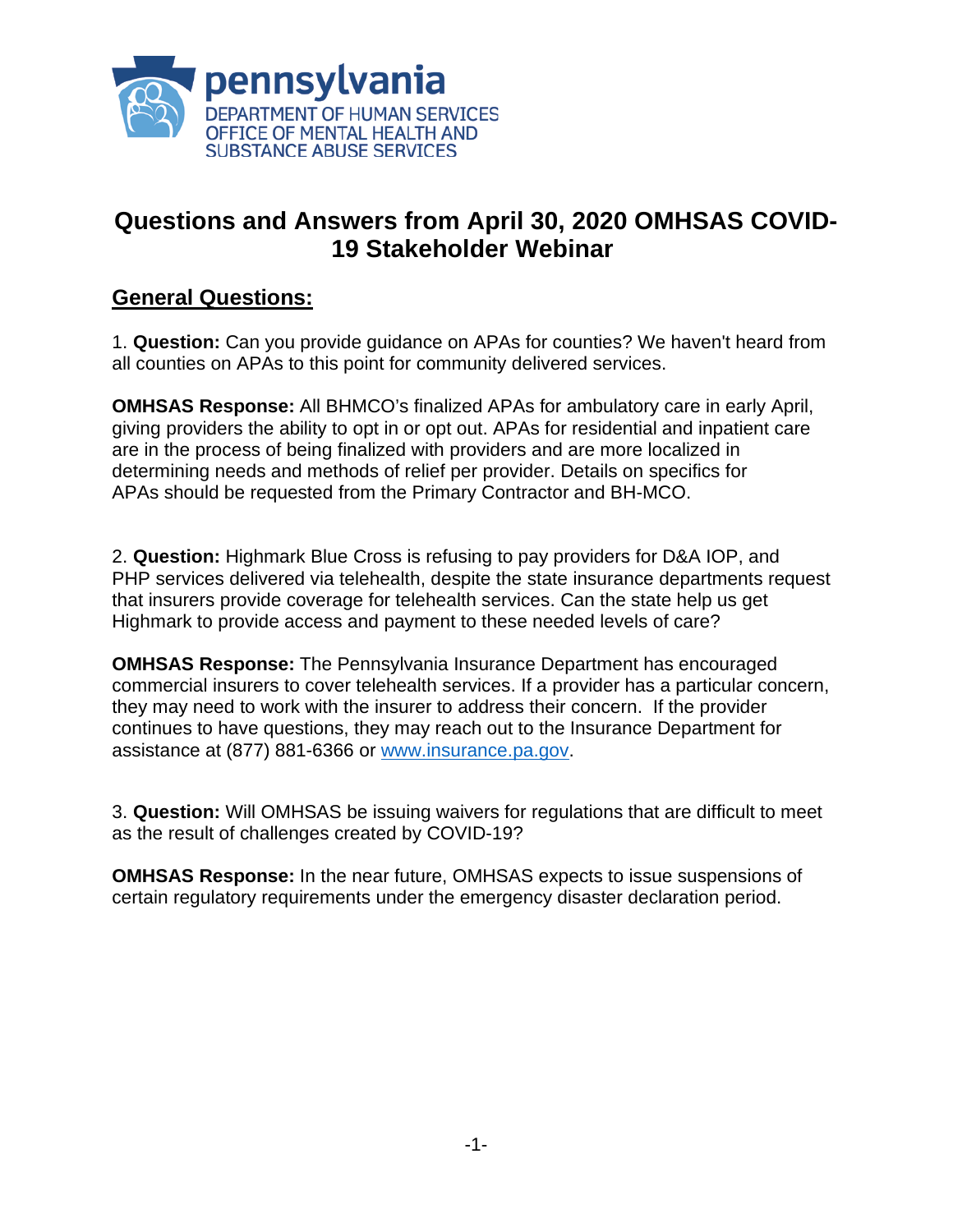

4. **Question:** Will you please tell us about the two homeless programs that were discussed during the call? 

**OMHSAS Response:** OMHSAS supports funding and/or coordination of two SAMHSA homelessness prevention and intervention grants.

Projects for Assistance in Transition from Homelessness (PATH) provides communitybased outreach, mental health & substance abuse referral/treatment, case management and other support services for adults who are homeless or at imminent risk of homelessness, are not connected to services, and have a serious mental illness (SMI).

SSI/SSDI Outreach, Access and Recovery (SOAR) works to increase access to Social Security disability benefits by engaging eligible children and adults who are experiencing, or are at risk of, homelessness and have SMI, a medical impairment and/or co-occurring substance use disorder.

5. **Question:** How has the current crisis impacted new CHC? Is there an OMHSAS staff primarily responsible for all things related to Community HealthChoices?

**OMHSAS Response:** The Office of Long-Term Living (OLTL) has oversight of the Community HealthChoices (CHC) program. However, all individuals who are enrolled in CHC receive behavioral health services from BH-MCOs and are eligible for all services, including telehealth. OMHSAS continues to work closely with the OLTL to identify any unmet behavioral health needs of individuals enrolled in CHC. Kellie Mainzer is the OMHSAS point of contact for the CHC program. Ms. Mainzer may be reached at [kmainzer@pa.gov](mailto:kmainzer@pa.gov) 

6. **Question:** We are scheduled for an ICWC review to start on May 11, 2020. Is this not occurring or is it going to be virtual?

**OMHSAS Response:** Due to the COVID-19 pandemic, OMHSAS is no longer scheduling ICWC reviews in conjunction with licensing visits. OMHSAS will contact each ICWC to schedule a call in lieu of a visit. The change in plan for the ICWC visit does not impact licensing procedures. Please contact your OMHSAS field office contact to confirm a licensing visit/call.

Central Field Office: 717-705-8395 Northeast Field Office: 570-963-4335 Southeast Field Office: 610-313-5844 Southwest Field Office: 412-565-5226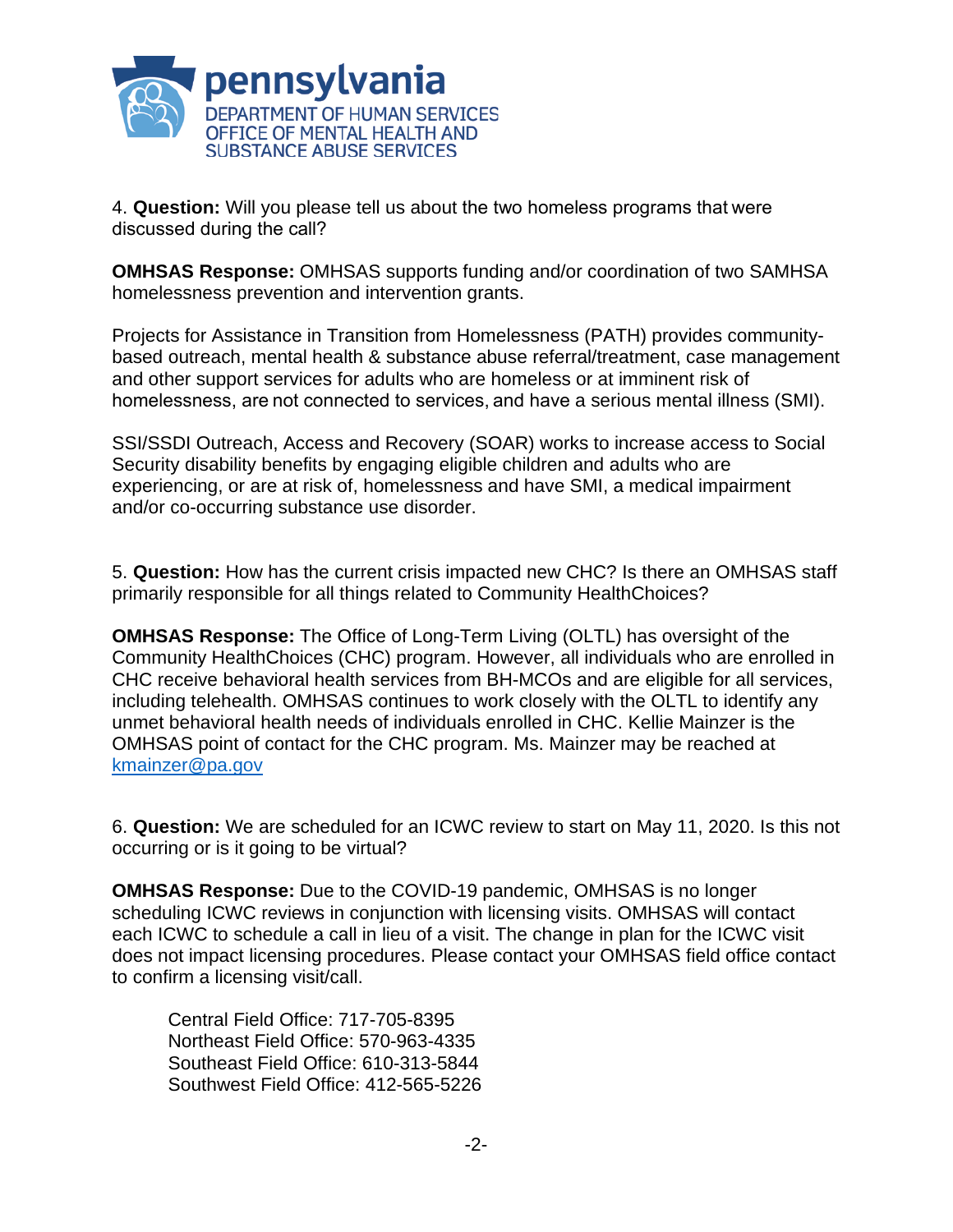

7. **Question:** What is the phone number that the governor released in his press conference about seeking services and food?

**OMHSAS Response:** The statewide Support & Referral Helpline is available 24/7 to counsel Pennsylvanians struggling with anxiety and other challenging emotions due to the COVID-19 emergency and refer them to community-based resources that can further help to meet individual needs. The number to call is 1-855-284-2494. For TTY, dial 724-631-5600.

The Wolf Administration and DHS have also outlined state and federal food benefits designed for unprecedented times like the coronavirus pandemic. The list of programs can be found at [https://www.media.pa.gov/Pages/Agriculture\\_details.aspx?newsid=919](https://www.media.pa.gov/Pages/Agriculture_details.aspx?newsid=919)

8. **Question:** Which services besides LTSR are able to request PPE? And how do they make that request?

**OMHSAS Response:** Congregate Care facilities licensed by OMHSAS can request PPE directly to OMHSAS. This includes the following licensed providers: Community Residential Rehabilitation (CRR), Long Term Structured Residence (LTSR), Residential Treatment Facility for Adults (RTF-A) and Crisis Residential providers. Child residential treatment facility providers would request PPE through the Office of Children Youth and Families which license these providers.

9. **Question:** How successful are state facilities/providers doing with the staff exit screening. We are having challenges in ensuring this screening is done consistently.

**OMHSAS Response:** OMHSAS has been successful at implementing a staff screening protocol at our state facilities. In order to streamline the screening process, each facility has established a single point of entry and a separate point of exit for staff use. Staff at OMHSAS facilities have their temperature checked and are screened with four questions that evaluate risk of exposure to COVID-19 at the beginning of every shift. Staff with a temperature higher than 100 degrees are directed to go home. Staff also have their temperature checked at the conclusion of their shift. Anyone who works a shift longer than eight hours is screened again before the overtime shift begins. Staff who work in the isolation units have temperature taken every four hours.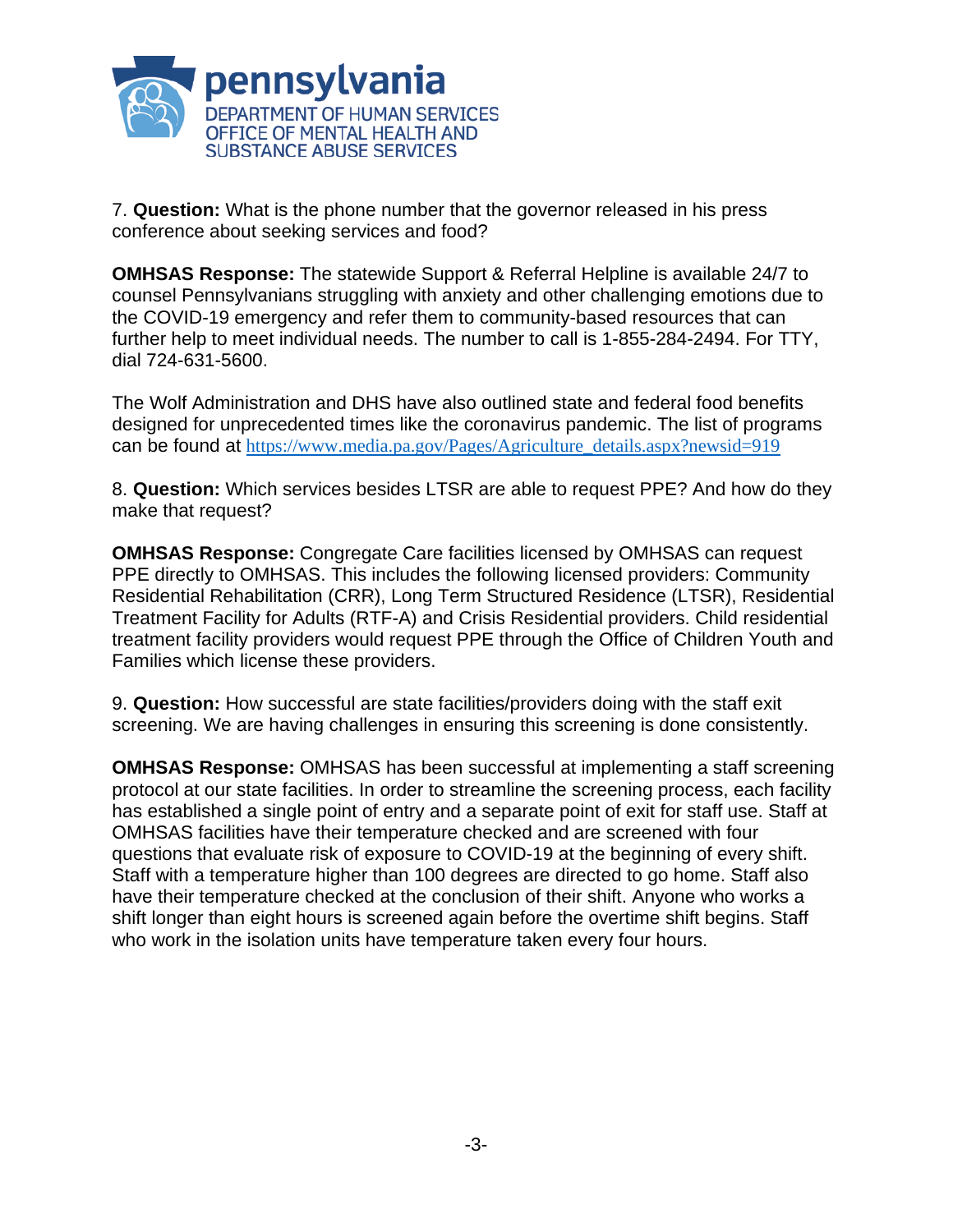

10. **Question:** If a provider has already submitted a request for PPE through the county DOH, does it need to be resubmitted to OMHSAS?

**OMHSAS Response**: A provider that is licensed by OMHSAS (Community Residential Rehabilitation (CRR), Long Term Structured Residence (LTSR), Residential Treatment Facility for Adults (RTF-A) and Crisis Residential providers) and who feels they meet the criteria, should submit their request to OMHSAS even if they have previously submitted directly to DOH.

## **Telehealth Questions:**

1. **Question:** Will the Telehealth Expansion keep the 90-day expiration date?

**OMHSAS Response:** No. Telehealth expansion for behavioral health services will remain in effect as long as the emergency disaster declaration related to COVID-19 authorized by the Governor continues. The OMHSAS Memorandum "Telehealth Guidelines Related to COVID-19" will be re-issued with an update that reflects this change.

2. **Question:** Is there chance that telehealth expansion will continue in a similar way that it is now after this crisis?

**OMHSAS Response:** In light of the many successes and some challenges reported related to the delivery of services through telehealth expansion during COVID-19, OMHSAS is currently seeking broad stakeholder input to support the development of revised guidelines for telehealth following the conclusion of the emergency disaster declaration. OMHSAS is currently scheduling stakeholder engagement sessions to gather feedback on this topic. OMHSAS anticipates keeping some of the practices that have been permitted as part of the telehealth expansion. If you have input that you would like to share prior to the engagement sessions, please submit your thoughts to RA-PWTBHS@pa.gov

3. **Question:** Can texting be used instead of phone calls when communicating with clients?

**OMHSAS Response:** Texting cannot be used instead of phone calls when communicating with clients. Texting is not considered a form of telehealth for delivering services as part of the telehealth expansion during the emergency disaster declaration period.